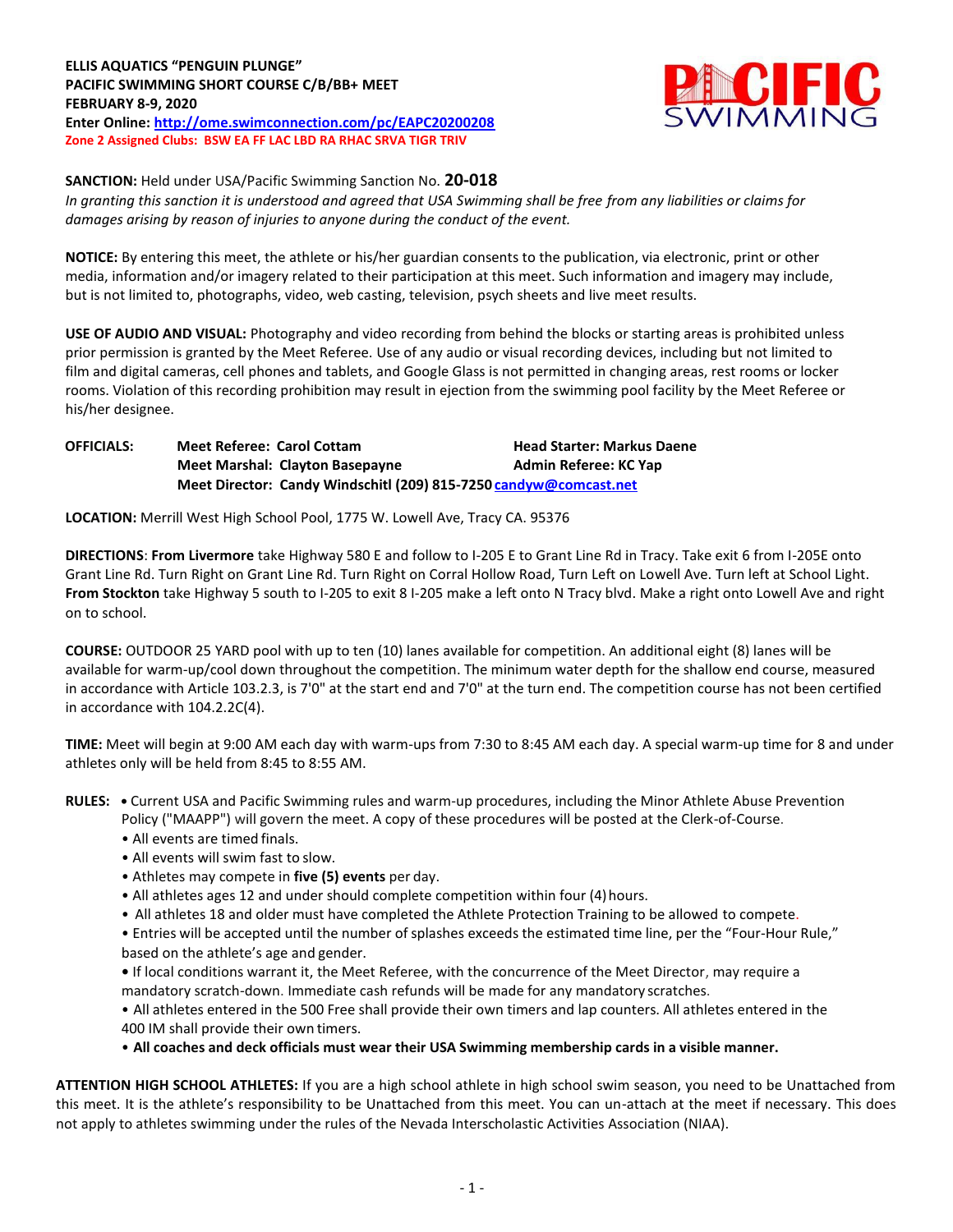**UNACCOMPANIED ATHLETES:** Any USA Swimming athlete-member competing at the meet must be accompanied by a USA Swimming member-coach for the purposes of athlete supervision during warm-up, competition and warm-down. If a coachmember of the athlete's USA Swimming Club does not attend the meet to serve in said supervisory capacity, it is the responsibility of the athlete or the athlete's legal guardian to arrange for supervision by a USA Swimming member-coach. The Meet Director or Meet Referee may assist the athlete in making arrangements for such supervision; however, it is recommended that such arrangements be made in advance of the meet by the athlete's USA Swimming Club Member-Coach.

**RACING STARTS:** Any athlete entered in the meet must be certified by a USA Swimming member-coach as being proficient in performing a racing start, or must start each race from within the water. When unaccompanied by a member-coach, it is the responsibility of the athlete or the athlete's legal guardian to ensure compliance with this requirement.

## **RESTRICTIONS:**

- Smoking and the use of other tobacco products is prohibited on the pool deck, in the locker rooms, in spectator seating, in standing areas and in all areas used by athletes, during the meet and during warm-upperiods.
- Sale and use of alcoholic beverages is prohibited in all areas of the meetvenue.
- No glass containers are allowed in the meet venue.
- No propane heater is permitted except for snack bar/meet operations.
- All shelters must be properly secured. Shelters on grass area may not use stakes to secure because of sprinkler lines.
- Deck changes are prohibited.

• Destructive devices, to include but not limited to, explosive devices and equipment, firearms (open or concealed), blades, knives, mace, stun guns and blunt objects are strictly prohibited in the swimming facility and its surrounding areas. If observed, the Meet Referee or his/her designee may ask that these devices be stored safely away from the public or removed from the facility. Law enforcement officers (LEO) are exempt per applicable laws.

 Operation of a drone, or any other flying apparatus, is prohibited over the venue (pools, athlete/coach areas, spectator areas and open ceiling locker rooms) any time athletes, coaches, officials and/or spectators are present.

 The only canopies allowed on deck will be for coaches in the designated coaches' area. All athletes and spectators will set up in the parking lot or grass area near the pool outside of the pool deck. DO NOT USE stakes to secure canopies because of sprinkler lines. All items left overnight will not be secure, so we do not recommend leaving canopies and chairs set up outside. Items may be folded up and left on the pool deck overnight.

Set up will be available starting at 6:30 AM on Saturday morning of the meet.

## **ELIGIBILITY:**

• Athletes must be current members of USA Swimming and enter their name and registration number on the meet entry card as they are shown on their Registration Card. If this is not done, it may be difficult to match the athlete with the registration and times database. The meet host will check all athlete registrations against the SWIMS database and if not found to be registered, the Meet Director shall accept the registration at the meet (a \$10 surcharge will be added to the regular registration fee). Duplicate registrations will be refunded by mail.

• Athletes in the "BB+" Division must have met at least USA Swimming Motivational "BB" minimum time standard. Athletes in the "B" Division must have met at least the listed "B" minimum time standard. All entry times slower than the listed "B" time standard will be in the "C" Division. For 8&U, athletes in the "A" division must have at least the listed "A" standard.

• Entries with **"NO TIME" will not be accepted.**

• Entry times submitted for this meet may be checked against a computer database and may be changed in accordance with Pacific Swimming Entry Time Verification Procedures.

• Disabled athletes are welcome to attend this meet and should contact the Meet Director or Meet Referee regarding and special accommodations on entry times and seeding per Pacific Swimming policy.

- Athletes 19 years of age and over may compete in the meet for time only, no awards.
- Athlete's age will be the age of the athlete on the first day of the meet.

**ENTRY PRIORITY:** Meet entries will not be accepted any earlier than January 03, 2020. Entries from members of assigned "year round" Zone 2 clubs postmarked or entered online by 11:59PM on January 11, 2020 will be given 1st priority acceptance. Entries from members of all Zone 2 clubs (year round and seasonal) postmarked or entered online between 12:00AM January 12, 2020 and 11:59 PM January 18, 2020 will be given 2nd priority acceptance. All entries from Zone 2, all other Pacific LSC Zones and other LSC's, either postmarked, entered online, or hand delivered by the entry deadline will be considered in the order that they were received.

**\*\* NOTE: Athletes who falsify their entry form by listing a club to which they are not legitimately associated will be rejected from the meet. Further, entry fees will not be refunded and they may be referred to the Pacific Swimming Review Committee for disciplinary action.**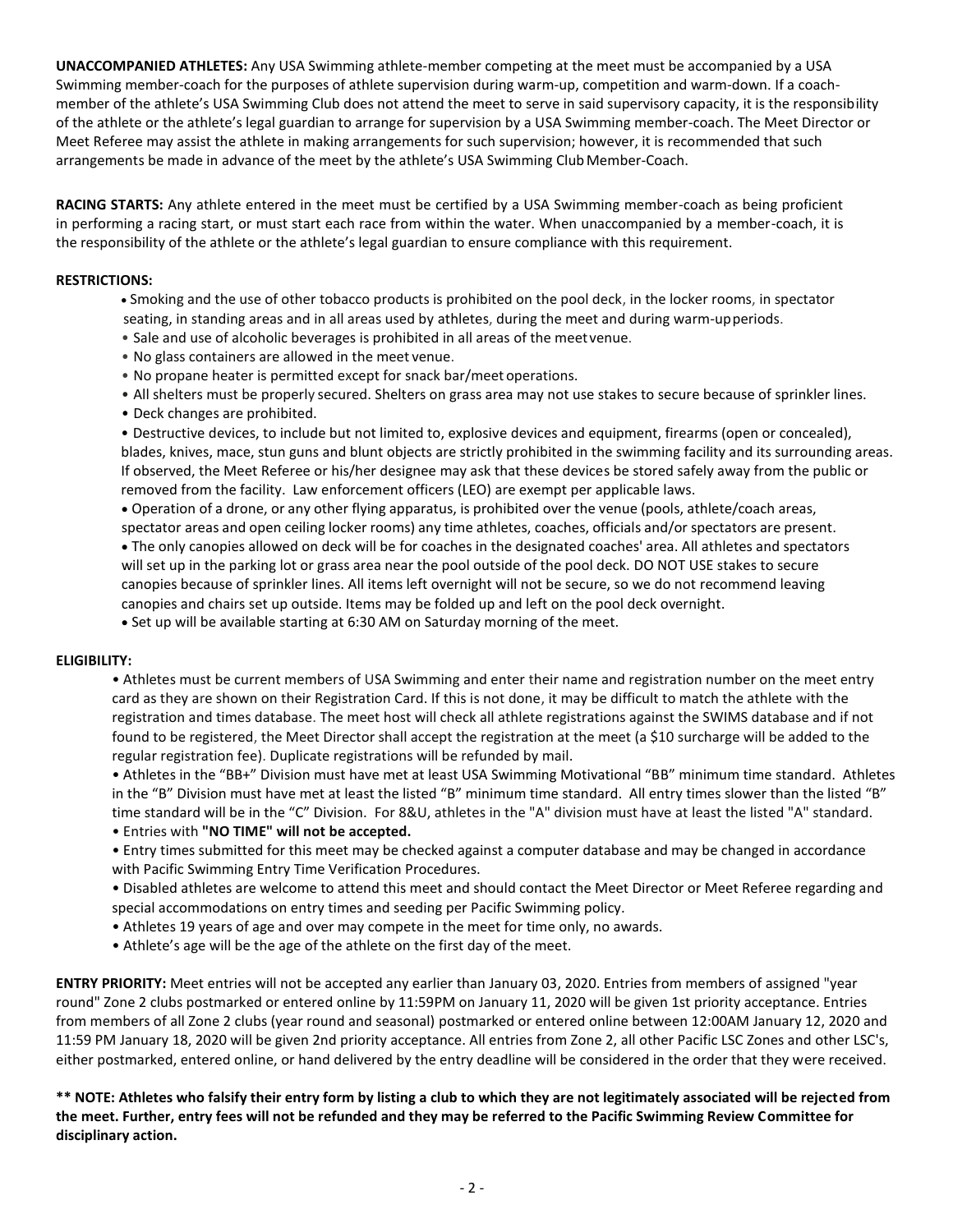**ENTRY FEES:** \$4.00 per event plus an \$8.00 participation fee per athlete. Entries will be rejected if payment is not sent at time of request. No refunds will be made, except mandatory scratch-downs.

**ONLINE ENTRIES:** To enter online go to **<http://ome.swimconnection.com/pc/EAPC20200208>** to receive an immediate entry confirmation. This method requires payment by credit card. Swim Connection, LLC charges a processing fee for this service, equal to \$1 per athlete plus 5% of the total Entry Fees. Please note that the processing fee is a separate fee from the Entry Fees. If you do not wish to pay the processing fee, enter the meet using a mail entry. **Entering online is a convenience, is completely voluntary, and is in no way required or expected of an athlete by Pacific Swimming.** Online entries will be accepted through midnight Wednesday, **January 29, 2020** or until the meet has reached capacity, whichever comes first.

**MAILED OR HAND DELIVERED ENTRIES**: Entries must be on the attached consolidated entry form. Forms must be filled out completely and printed clearly with athlete's best time. Entries must be postmarked by midnight, **January 28, 2020** or hand delivered by 6:30 PM, Wednesday, **January 29, 2020**. No late entries will be accepted. No entries received after the meet has reached capacity will be accepted. No refunds will be made, except mandatory scratch-downs. Requests for confirmation of receipt of entries should include a self-addressed, stamped envelope.

**Make check payable to**: **Ellis Aquatics Mail entries to**: **Candy Windschitl Hand deliver entries to: Candy Windschitl**

 **1171 Williams Ct. 1171 Williams Ct. Manteca, CA 95337 Manteca, CA 95337**

**CHECK-IN:** The meet will be deck seeded. Athletes must check-in at the Clerk-of-Course. No event shall be closed more than 30 minutes before the scheduled start of the session. Prior to 10:30 AM, close of check-in for each event shall be no more than 60 minutes before the estimated time of the start of the first heat of the event. **Close of check-in for all remaining events for that day shall be at 10:30 AM.** Athletes who do not check-in will not be seeded and will not be allowed to compete in that event. Athletes who wish to scratch from an event after the close of check-in are requested to inform the Referee on the starting end of the competition course.

**SCRATCHES:** Any athletes not reporting for or competing in an individual timed final event shall not be penalized. Athletes who must withdraw from an event after it is seeded are requested to inform the referee immediately.

**AWARDS:** First through eighth places in each division (C/B/BB) will be awarded for the 9-10, 11-12, 13-14, 15-18 age groups. First through eighth place in each division (PC-C, PC-B, and PC-A) will be awarded for the 8 & under age group. All athletes achieving an A time for the first time will be awarded a standard A medal, regardless of place achieved in the event. No awards will be given for athletes 19 years of age and older. Note: Individual awards must be picked up at the meet. We will not mail or distribute awards after the meet.

**ADMISSION:** Free. A program will be available for \$3.00

**SNACK BAR & HOSPITALITY:** A snack bar will be available throughout the competition. Coaches and working deck officials will be provided lunch. Hospitality will serve refreshments to timers and volunteers.

**MISCELLANEOUS:** No overnight parking is allowed. Facilities will not be provided after meet hours.

**MINIMUM OFFICIALS:** The Meet Referee shall conduct an inventory of Officials and shall compare the number of athletes entered against the number of Officials that worked representing each team per day of the meet. Those clubs who have not provided sufficient Officials in a day of the meet, in accordance with the table below, will be fined \$100 per missing Official per day.

| Number of athletes entered in<br>meet per club per day | Number of trained and carded officials |
|--------------------------------------------------------|----------------------------------------|
| $1 - 10$                                               |                                        |
| 11-25                                                  |                                        |
| $26 - 50$                                              |                                        |
| $51 - 75$                                              |                                        |
| 76-100                                                 |                                        |
| Every 20 athletes over 100                             |                                        |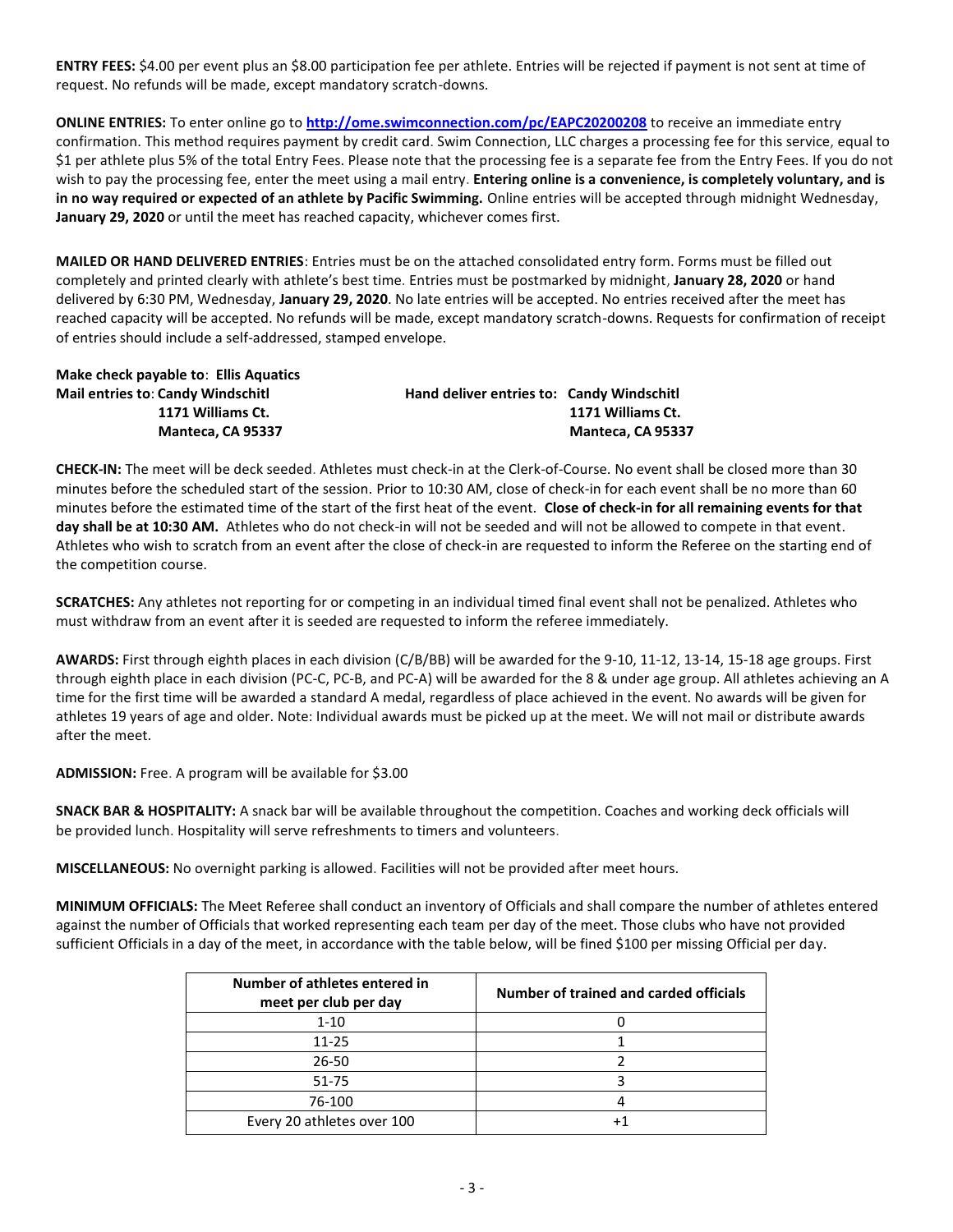## **EVENT SUMMARY**

|           |         | <b>SATURDAY</b> |                | <b>SUNDAY</b> |           |           |                |  |  |
|-----------|---------|-----------------|----------------|---------------|-----------|-----------|----------------|--|--|
| 8&under   | $9-10$  | $11 - 12$       | $13 - 18$      | 8&under       | $9 - 10$  | $11 - 12$ | $13 - 18$      |  |  |
| 100 IM    | 100 IM  | 100 IM          | 200 IM         | 50 Fly        | $100$ Fly | $100$ Fly | <b>200 Fly</b> |  |  |
| 25 Breast | 50 Fly  | 100 Back        | 200 Back       | 25 Back       | 50 Back   | 100 Free  | 200 Free       |  |  |
| 25 Fly    |         | <b>50 Fly</b>   | <b>100 Fly</b> | 50 Breast     | 50 Breast | 200 Back  | 100 Back       |  |  |
| 50 Free   | 50 Free | 100 Breast      | 200 Breast     | 25 Free       | 100 Free  | 50 Breast | 100 Breast     |  |  |
|           |         |                 | 50 Free        |               |           | 400 IM    | 400 IM         |  |  |
|           |         | Open 500 Free   |                |               |           |           |                |  |  |

## **MEET EVENT SUMMARY**

 $\overline{\phantom{0}}$ 

|                               | Saturday, February 8th |                              | Sunday, February              |                                 |
|-------------------------------|------------------------|------------------------------|-------------------------------|---------------------------------|
| <b>GIRLS</b><br><b>EVENT#</b> | <b>EVENTS</b>          | <b>BOYS</b><br><b>EVENT#</b> | <b>GIRLS</b><br><b>EVENT#</b> | <b>EVENTS</b>                   |
| 1                             | 13&up 200 IM           | $\mathbf{2}$                 | 31                            | 13&up 200 Fly                   |
| 3                             | 11-12 100 IM           | 4                            | 33                            | 11-12 100 Fly                   |
| 5                             | 9-10 100 IM            |                              | 35                            | 9-10 100 Fly                    |
|                               | 8&un 100 IM            | 6                            | 37                            | 8&un 50 Fly                     |
| $\overline{7}$                | 13&up 200 Back         | 8                            | 39                            | 11-12 100 Free                  |
| 9                             | 11-12 100 Back         | 10                           | 41                            | 13&up 200 Fre                   |
| 11                            | 8&un 25 Breast         | 12                           | 43                            | 9-10 50 Back                    |
| 13                            | 9-10 50 Fly            | 14                           | 45                            | 8&un 25 Back                    |
| 15                            | 13&up 100 Fly          | 16                           | 47                            | 11-12 200 Back                  |
| 17                            | 11-12 50 Fly           | 18                           | 49                            | 13&up 100 Bac                   |
| 19                            | 8&un 25 Fly            | 20                           | 51                            | 9-10 50 Breast<br>8&un 50 Breas |
| 21                            | 13&up 200 Breast       | 22                           | 53                            | 11-12 50 Breas                  |
| 23                            | 11-12 100 Breast       | 24                           | 55                            | 13&up 100 Brea                  |
|                               | 9-10 50 Free           |                              | 57                            | 8&un 25 Free                    |
| 25                            | 8&un 50 Free           | 26                           | 59                            | 9-10 100 Free                   |
| 27                            | 13&up 50 Free          | 28                           | 61                            | 11-12 400 IM*                   |
| 29                            | Open 500 Free*         | 30                           | 63                            | 13&up 400 IM*                   |

|                         | Saturday, February 8th |                              | Sunday, February 9th                   |                  |                              |  |
|-------------------------|------------------------|------------------------------|----------------------------------------|------------------|------------------------------|--|
| <b>IRLS</b><br>ENT#     | <b>EVENTS</b>          | <b>BOYS</b><br><b>EVENT#</b> | <b>GIRLS</b><br><b>EVENT#</b>          | <b>EVENTS</b>    | <b>BOYS</b><br><b>EVENT#</b> |  |
| $\mathbf 1$             | 13&up 200 IM           | $\overline{2}$               | 31                                     | 13&up 200 Fly    | 32                           |  |
| $\overline{\mathbf{3}}$ | 11-12 100 IM           | 4                            | 33                                     | 11-12 100 Fly    | 34                           |  |
| 5                       | 9-10 100 IM            |                              | 35                                     | 9-10 100 Fly     | 36                           |  |
|                         | 8&un 100 IM            | 6                            | 37                                     | 8&un 50 Fly      | 38                           |  |
| $\overline{\mathbf{z}}$ | 13&up 200 Back         | 8                            | 39                                     | 11-12 100 Free   | 40                           |  |
| $\overline{9}$          | 11-12 100 Back         | 10                           | 41                                     | 13&up 200 Free   | 42                           |  |
| 11                      | 8&un 25 Breast         | 12                           | 43                                     | 9-10 50 Back     | 44                           |  |
| 13                      | 9-10 50 Fly            | 14                           | 45                                     | 8&un 25 Back     | 46                           |  |
| 15                      | 13&up 100 Fly          | 16                           | 47                                     | 11-12 200 Back   | 48                           |  |
| 17                      | 11-12 50 Fly           | 18                           | 49                                     | 13&up 100 Back   | 50                           |  |
| 19                      | 8&un 25 Fly            | 20                           | 9-10 50 Breast<br>51<br>8&un 50 Breast |                  | 52                           |  |
| 21                      | 13&up 200 Breast       | 22                           | 53                                     | 11-12 50 Breast  | 54                           |  |
| 23                      | 11-12 100 Breast       | 24                           | 55                                     | 13&up 100 Breast | 56                           |  |
| 25                      | 9-10 50 Free           | 26                           | 57                                     | 8&un 25 Free     | 58                           |  |
|                         | 8&un 50 Free           |                              | 59                                     | 9-10 100 Free    | 60                           |  |
| 27                      | 13&up 50 Free          | 28                           | 61                                     | 11-12 400 IM**   | 62                           |  |
| 29                      | Open 500 Free*         | 30                           | 63                                     | 13&up 400 IM**   | 64                           |  |

**\*Athletes entered in the Open 500 Free must provide their own timers and lap counters. \*\*Athletes entered in the 400 IM must provide their own timers.**

**All Time standards are located on the Pacific Swimming Website:**

[http://www.pacswim.org/page/times\\_standards.shtml](http://www.pacswim.org/page/times_standards.shtml)